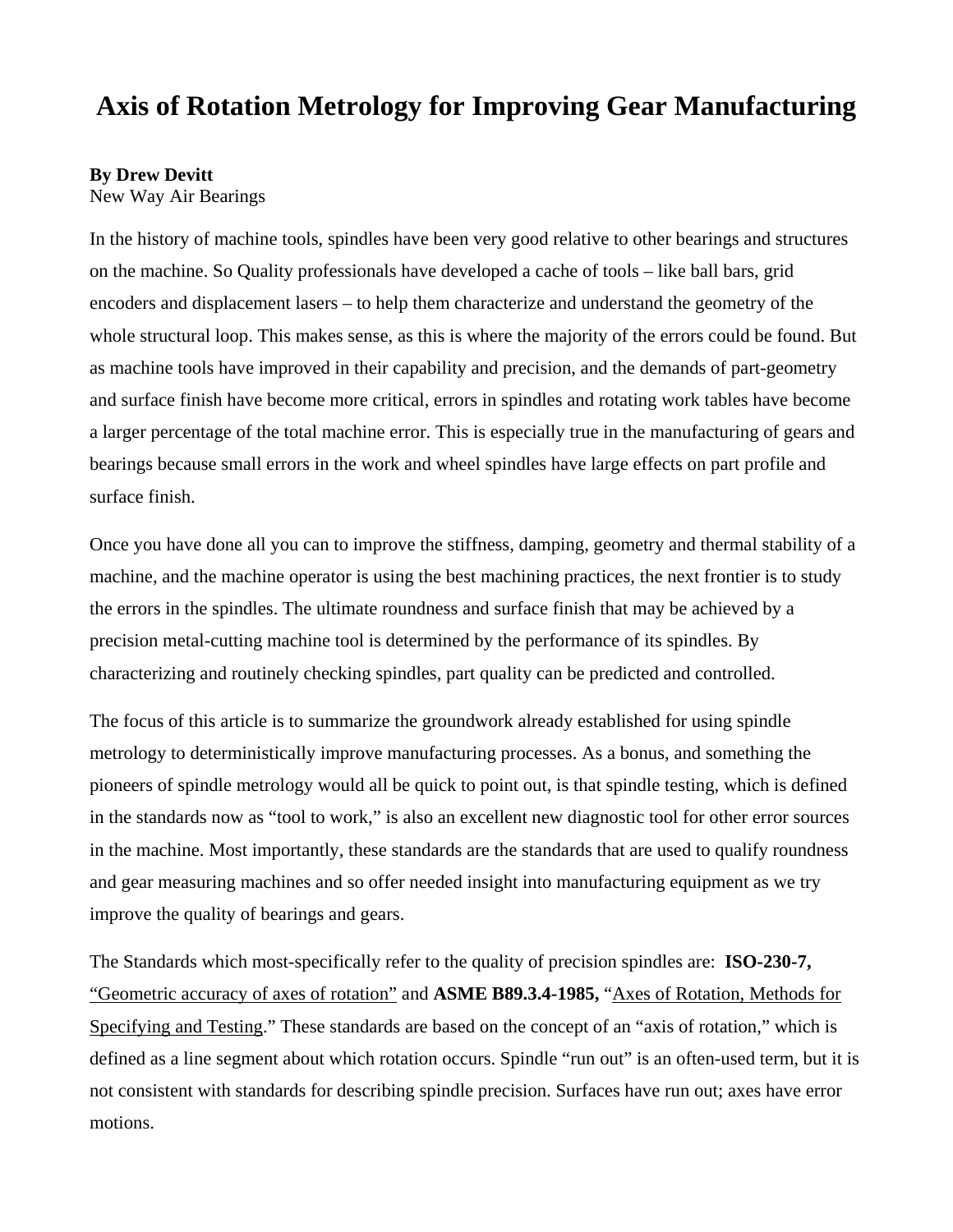There are three basic spatial error motions in spindles: Radial, axial and tilt (Figure 1). We will see later that spindle error motions are also characterized by frequency and by sensitive direction.



From *American Machinist Magazine*, December 4, 1967.

**Figure 1** The three primary unwanted motions of a spindle are: Tilt Motion, Axial Motion, and Radial Motion. There are also two secondary motions: Face Motion, which combines axial and tilt motion; and Radial Motion, combining radial and tilt error. The term "Angular Motion" used in the illustration above was changed to "Tilt Motion" in 1970 to avoid confusion with angular displacement of a rotary axis.

#### **How the testing is done**

Over the last 50 years, Axis of Rotation Metrology has developed into a standard for characterizing spindles and understanding the capabilities of a machine. The measurement technique involves high bandwidth, non-contact capacitive sensors with nanometer-level resolution. The sensors reference precision pins or spheres that are mounted to the rotating spindle as targets. So with a three-probe system, (two probes arranged radially at 90° from each other, and one axially centered on the axis for X, Y and Z), a point may be referenced in 3-D space. A five-probe system (Figure 2) with two spherical targets may reference two points, and so tilt errors of the spindle may also be known.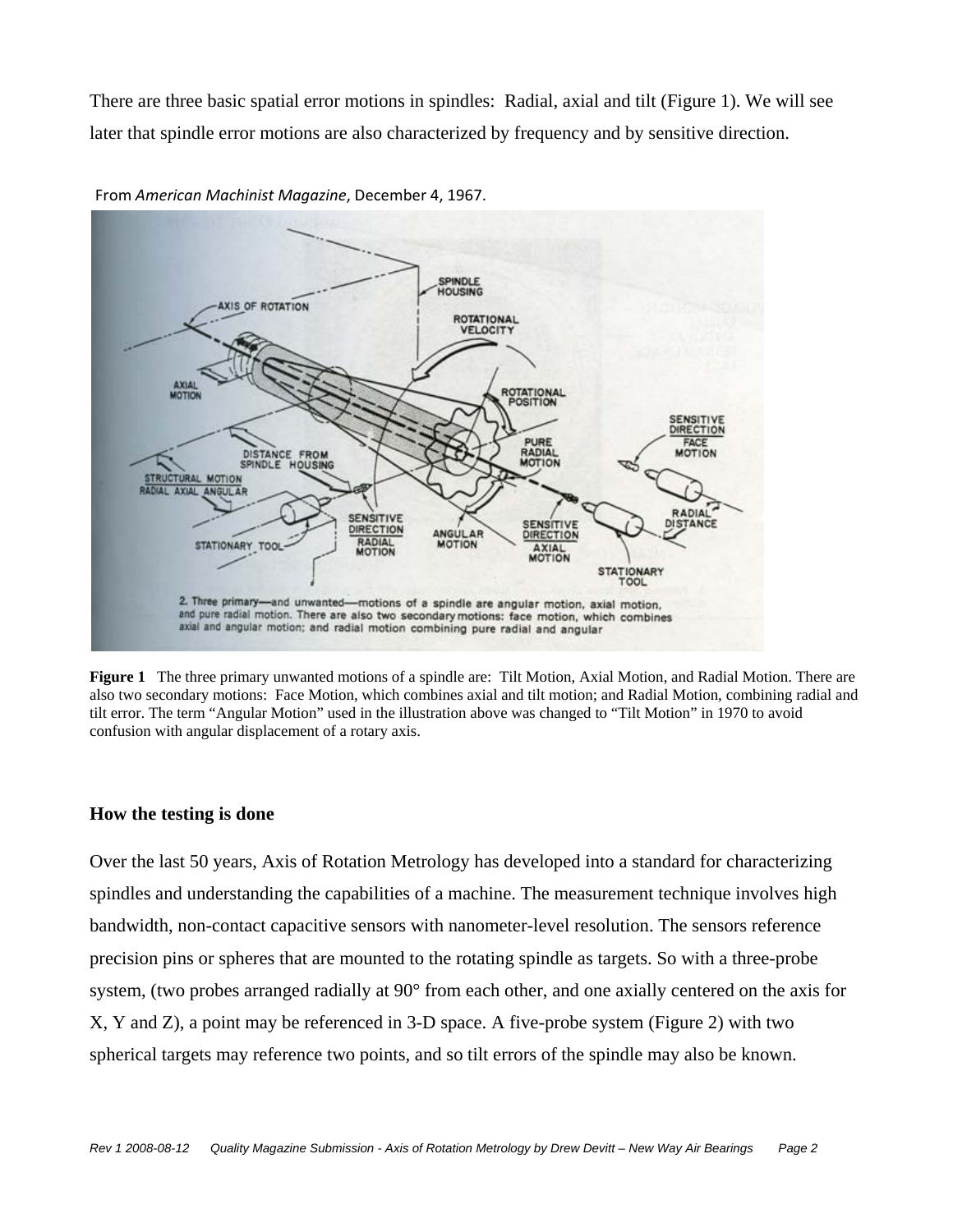

*Photograph courtesy of Dr. Eric R. Marsh.* 

**Figure 2** A two-sphere target is chucked in a lathe spindle, and the probe nest with five probes is attached to the tool turret in order to measure the errors described in *Figure 1*. Turning a part would be an example of a fixed sensitive direction.



*Photograph courtesy of Dr. Eric R. Marsh.* 

**Figure 3** The spindle for a CNC Vertical Machining Center with angular contact, ball bearing spindle. The five probes are configured in a stiff nest for measuring motions of a two-sphere target rotating in the spindle. The probes will measure the total of: "Bearing error motion," "structural error motion," "target eccentricity" and "target non-roundness." Boring a hole with this spindle would be an example of a rotating sensitive direction.

The signals from these five probes each represent a fire hose of information about the spindle's performance, recording spatial errors and clocking them by frequency. Data can be taken at over 100,000 rpm or less than 1 rpm. The signals may be viewed on an oscilloscope, run though Fast Fourier Transform (FFT) and/or software used to conceptualize the results. (See *Figure 3*.) Because the spherical artifact is difficult to perfectly align with the axis of rotation, it will have an eccentricity. This eccentricity may be used as a tachometer to phase the data streams with the rotation of the spindle (when an encoder is not conveniently available) and represents an error that is easily subtracted out (like a roundness measuring machine would). This technique allows for phasing a linear data stream (as shown in *Figure 7*) into polar plots (as seen in *Figures 4, 5 and 6*.)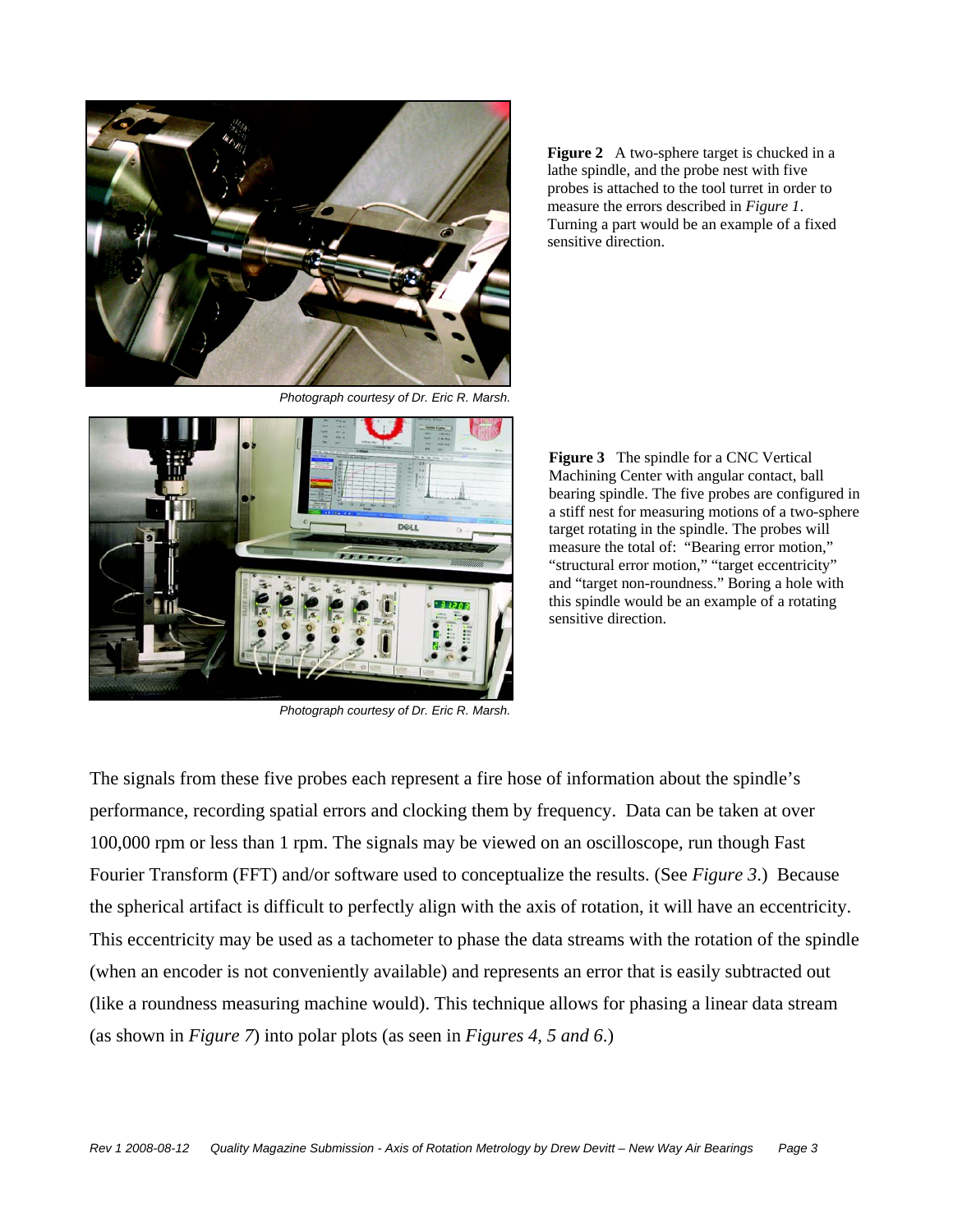What we find in the data, after subtraction of eccentricity, is that some errors are Asynchronous; that is different every time around. If we average the Asynchronous data we have what is called Average Error (per the ASME B89.3.4-1985) now called Synchronous error by the ISO 230-7, and defined as the portion of the total error motion that occurs at integer multiples of the rotational frequency (See *Figures 4, 5 and 6*.) We will see that asynchronous errors are a main determinant of work-piece surface finish, and synchronous errors are the main determinant of work-piece geometry.



**Figure 4** This illustration shows polar plots generated from the individual signals of each of the five probes shown in *Figure 3*. The blue band thickness indicates the amount of Asynchronous error motion, and the black line shows the Synchronous or average error motion. Notice that tilt error motion causes both the Synchronous and Asynchronous radial error motion plots to double in their amplitude at the outboard spherical target.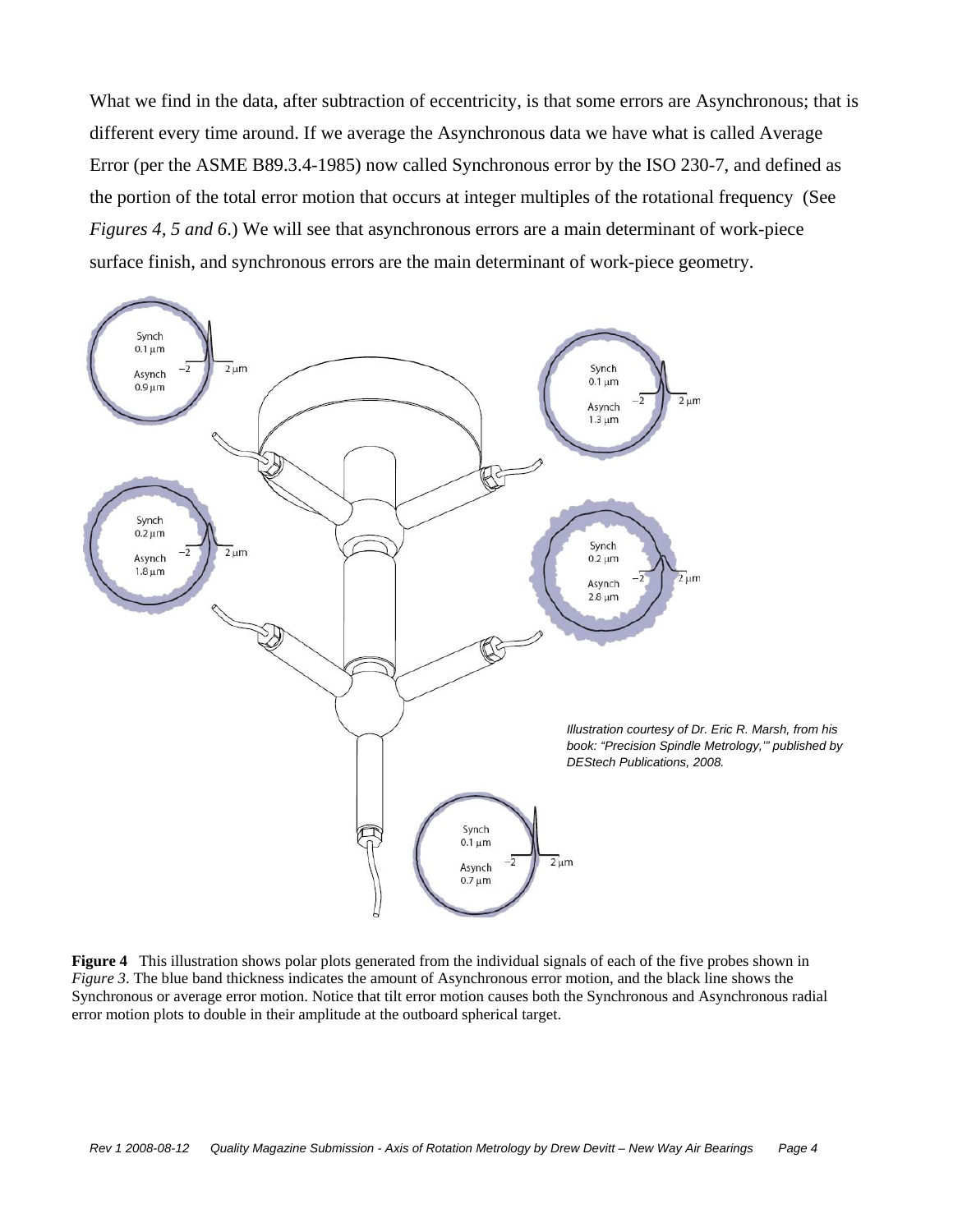#### **Synchronous (average) error motions**

After subtracting out the eccentricity mentioned above, and averaging asynchronous motions, we have what's called "Synchronous Error Motion." In most cases this would be considered the spindle error motion. In cases of very high precision spindles, where the 25 or 50 nanometer errors in the target become a significant percentage of the total error motion, another measurement procedure called "Donaldson Reversal" may be employed to subtract out the errors that are in the target.





**Model A**  Asynchronous Face Motion

**Model B**  Fundamental Face



**Model C**  Residual Synchronous Face Tilt

**Model D** 

*Models courtesy of Jim Bryan, from his article: "Spindle Accuracy," published in American Machinist, Special Report No. 612, December 4, 1967.* 

Synchronous (average) error motions are a predictor of how round a hole can be bored or turned with the spindle. So, for example, the synchronous errors of a spindle used to bore bearing seats for other spindles will be the determinate of the roundness of the bearing seats. The roundness of that bearing seat will affect the precision of the manufactured spindle. So the use of spindles with very low Synchronous error motion for boring bearing seats could dramatically improve the precision of the spindles being manufactured. This principle also applies to how round a gear may be made and because synchronous error is an average and gear manufacturing processes often employ fewer revolutions, significant process variations are possible as asynchronous errors have only a few revolutions to averaged over. We will see below that asynchronous errors are often many times larger then synchronous errors

Synchronous (average) errors are clearly illustrated in plots of air and hydrostatic spindles as the error repeats exactly, every time around. (See *Figure 5*.) This is, in large part, due to the fact that there is just one rotating element. Error motions in air bearing spindles are often less than 25 nanometers (or one-millionth-of-an-inch). In such a case, Donaldson Reversal would be a necessary methodology as the error motion of the spindle is likely less than the non-roundness of the target.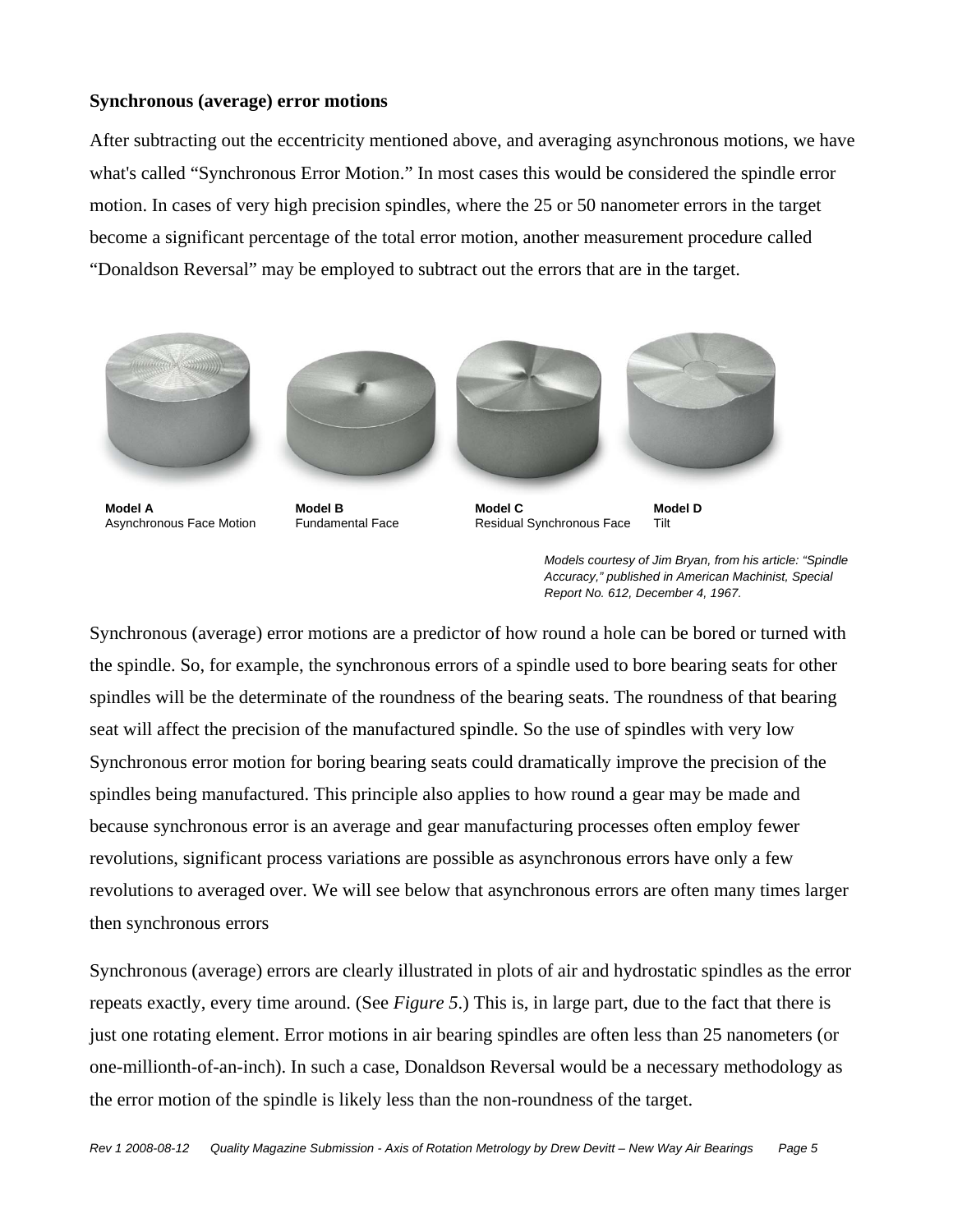At higher speeds, unbalance, which results in vibrations that you may think would affect surface finish, actually do not. Unbalance causes a once per revolution disturbance that is repeatable. It is a synchronous error. If you have a gear that is not balanced on the work table and you finish the inside diameter, it may have good surface finish and roundness but when you slow the spindle down the whole will be eccentric.

*-* 

With capacitance probes it is possible to measure the eccentricity (run out) of the turned surface at different speeds. With perfect balance, the radial load on the spindle does not change with speed and so there would be no run out at any speed. In a different situation, the unbalance of a grinding wheel spindle will have a surface finish effect determined by the relative speed of the spindle and work piece.

Fundamental synchronous and asynchronous axial motion is measured on the axis of rotation. It is very important when flatness or form at the center of the part is critical. This would be the case in manufacturing optics. The face motions are measured some noted distance from the center, and would be the same as the axial motion in the absence of tilt motion. These errors would be evident on large diameter conical gears. Because they are both measured on the face, both are axial motions and so they cause flatness or profile errors when facing flat or conical parts.

However, fundamental axial face motions will create a part that has the property of circular flatness, that is, the overall surface is not flat, but provides a "flat sealing surface" at any given radius. If you were to put the part on a roundness checker, and measure flatness at some radial distance from the center, you could adjust the part into reading flat at that radius, but the flat surface will not be perfectly square to the axis it was turned on, or the reference surface the part was chucked on. This may be acceptable for a sealing surface, but it would not be a good thing for a bearing surface or gear interface.

The utility of measuring error motions in spindles became evident as hydraulic systems were being applied to military aircraft. Leaky hydraulic fittings were a maintenance headache and a fire hazard. A study by the military to improve the effectiveness of taper seals revealed that residual face motions of spindles making tapered seals would compromise the geometry of the tapers produced and its ability to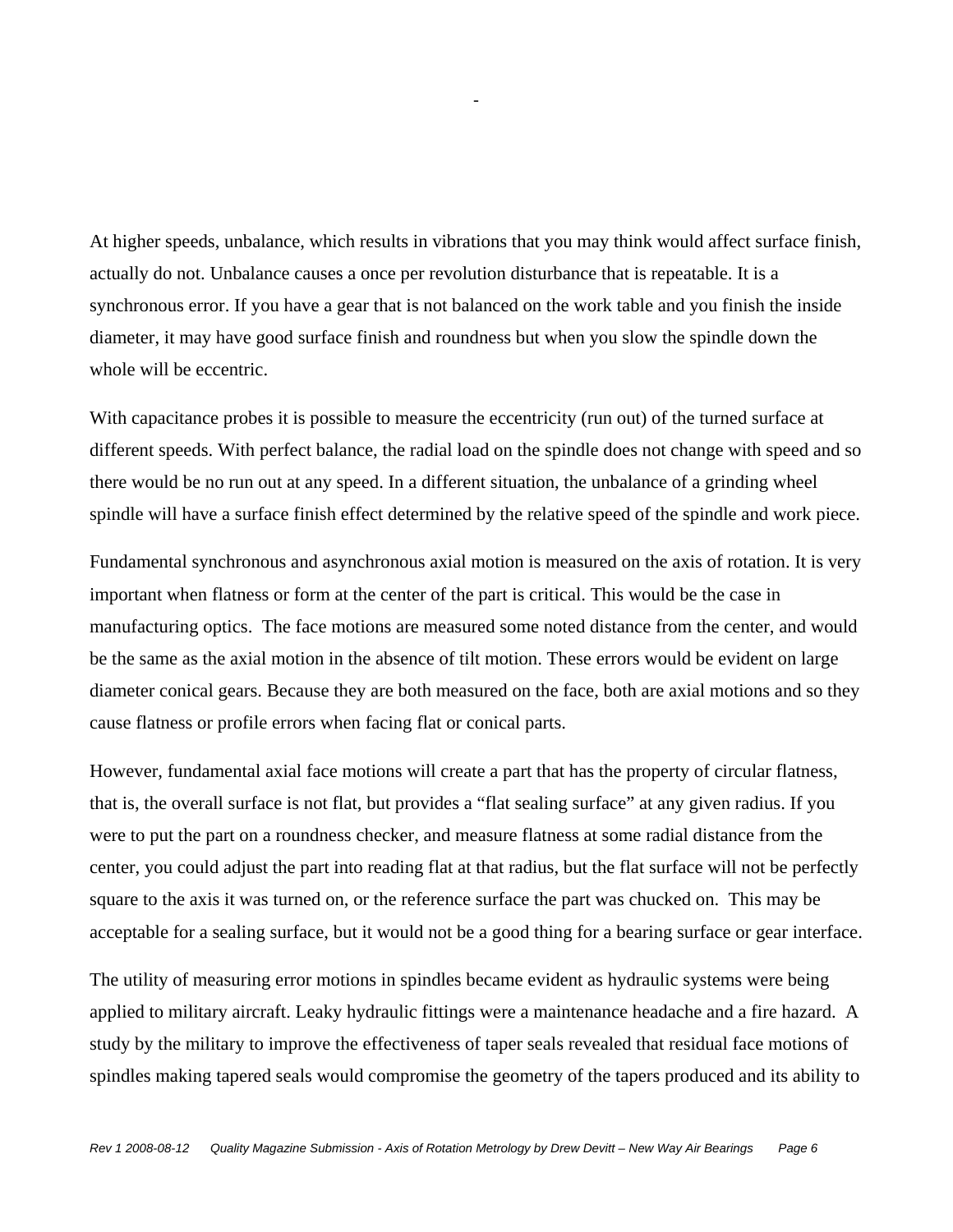seal. Bevel gears are very similar to conical seals but as they have larger diameters the amplitude of the errors will be larger.

Residual synchronous face motions are motions left over after the fundamental (the once around) errors are subtracted; they are still synchronous but are at other integer multiples of the rotation frequency. Residual face motions result in parts that are not flat at all, not even circularly flat. Controlling the property of residual face motion is critical whether you are making seals or bearing races and, because tilt is involved, this is especially true with large diameters.



**Figure 5** Figure 6

The difference between fluid film spindles and rolling element spindles is intuitively obvious when compared in errormotion polar plots. Notice that the air bearing spindle has Synchronous error of only 10 nm and Asynchronous error is a small fraction of that. The comparably-sized ball bearing spindle has over 100 nm of Synchronous error and the Asynchronous error is a large (7X) multiple of the Synchronous error. This is why an air bearing spindle diamond turning or fly cutting machine can produce a mirror surface finish, while the rolling-element spindle lathe or milling machine cannot.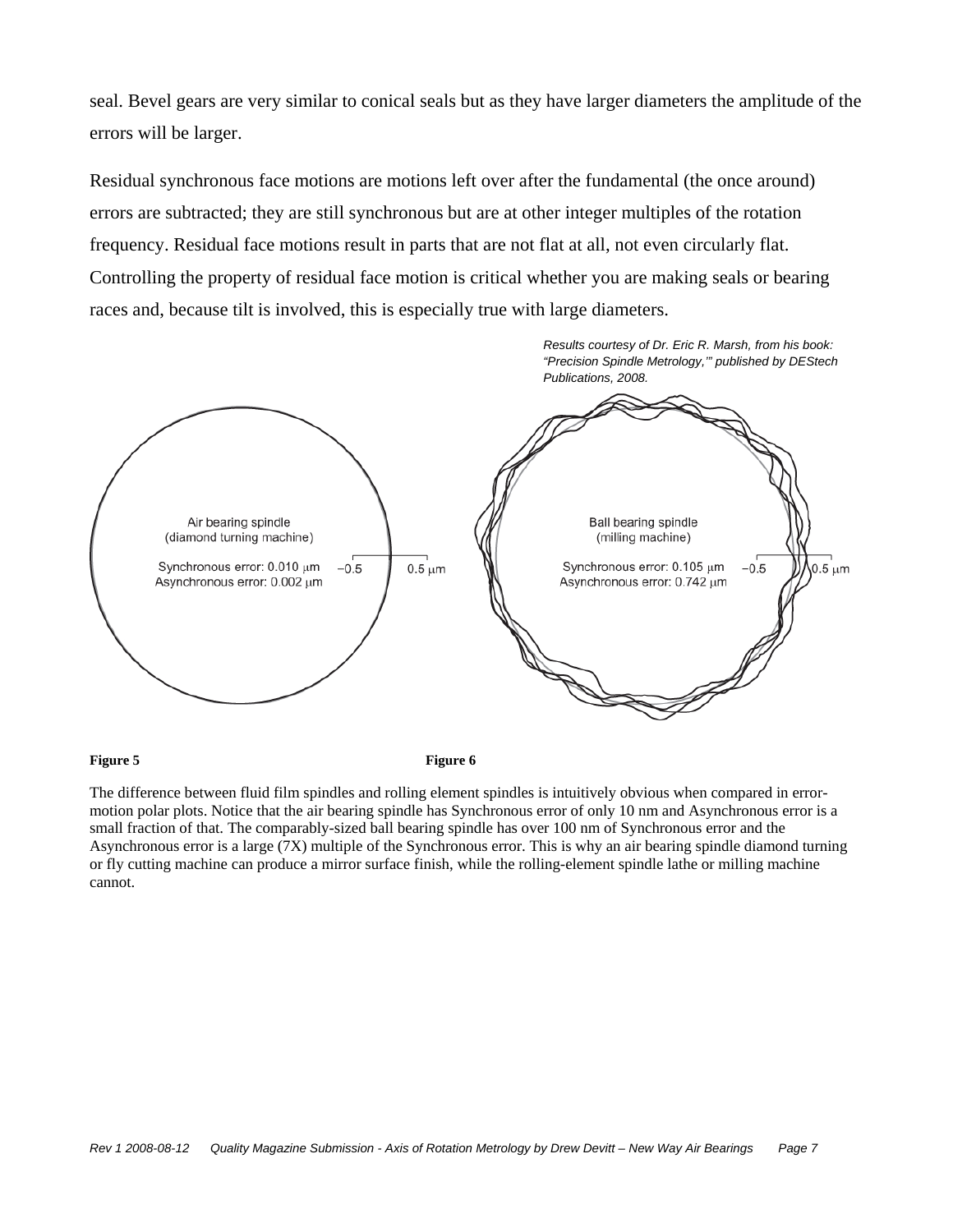#### **Asynchronous error motions**

As noted above asynchronous error motions are a predictor of surface finish, and are best illustrated in error motion plots of rolling-element bearings. Because rolling-element bearings have "constituent elements" (rollers, inner race and cages) that are not perfect and have different rotational frequencies, error motions of the spindle appear random. They are not actually random, the determinist view point is that they can be predicted. In rolling-element spindles, these asynchronous motions are generally much larger displacements than the synchronous motions. (See *Figures 4, 5 and 6*). Over many revolutions, the polar plot develops into a fuzzy band and the thickness of this band represents the asynchronous error motion of the spindle. This is likely to be 100 nanometers in the very best rollingelement spindles; 1000 nanometers (1 micron) in good spindles; and 10 microns or more in 500mm or larger diameter bearings. This is why gear manufactures may see variability in gear teeth profile errors when a large gear is ground or gashed using only a few revolutions

The linear plot (See *Figure 7*) shows how the different elements, with their different rotational frequencies, produce what appears to be non-repeatable motion in the summation of their signals (top). The portion of the signal that is asynchronous is the determinant of surface-finish capability. The error motions do repeat though after many revolutions, and can be predicted.. An analogy can be made with the sun, which rises differently each day but is, after many rotations, repeatable.

*Figure* 7 also shows that the error-motion signal may be decomposed into frequency components, and that doing so can result in a better understanding of the factors causing observed motion. For rolling element bearings, characteristic frequency equations can predict error motion encountered during spindle rotation that are a function of the geometry of the bearing components (diameter of races, number of rolling elements, diameter of rolling elements, etc.).

The Fast Fourier Transform (FFT) is the most common method for separating the frequency components of a signal. An example of this can be seen in *Figure 8* for a single row, deep-groove bearing. Note that the cage, ball pass and outer race frequency spikes are identified in the chart.

Rolling element bearings can have nanometer (one thousandth of a micron) repeatability when turning though angles of less than 360 degrees and then returning to the starting position. This is because, in less than one revolution, the constituent elements do not precess. That is, all of the components come back to their original locations with respect to each other.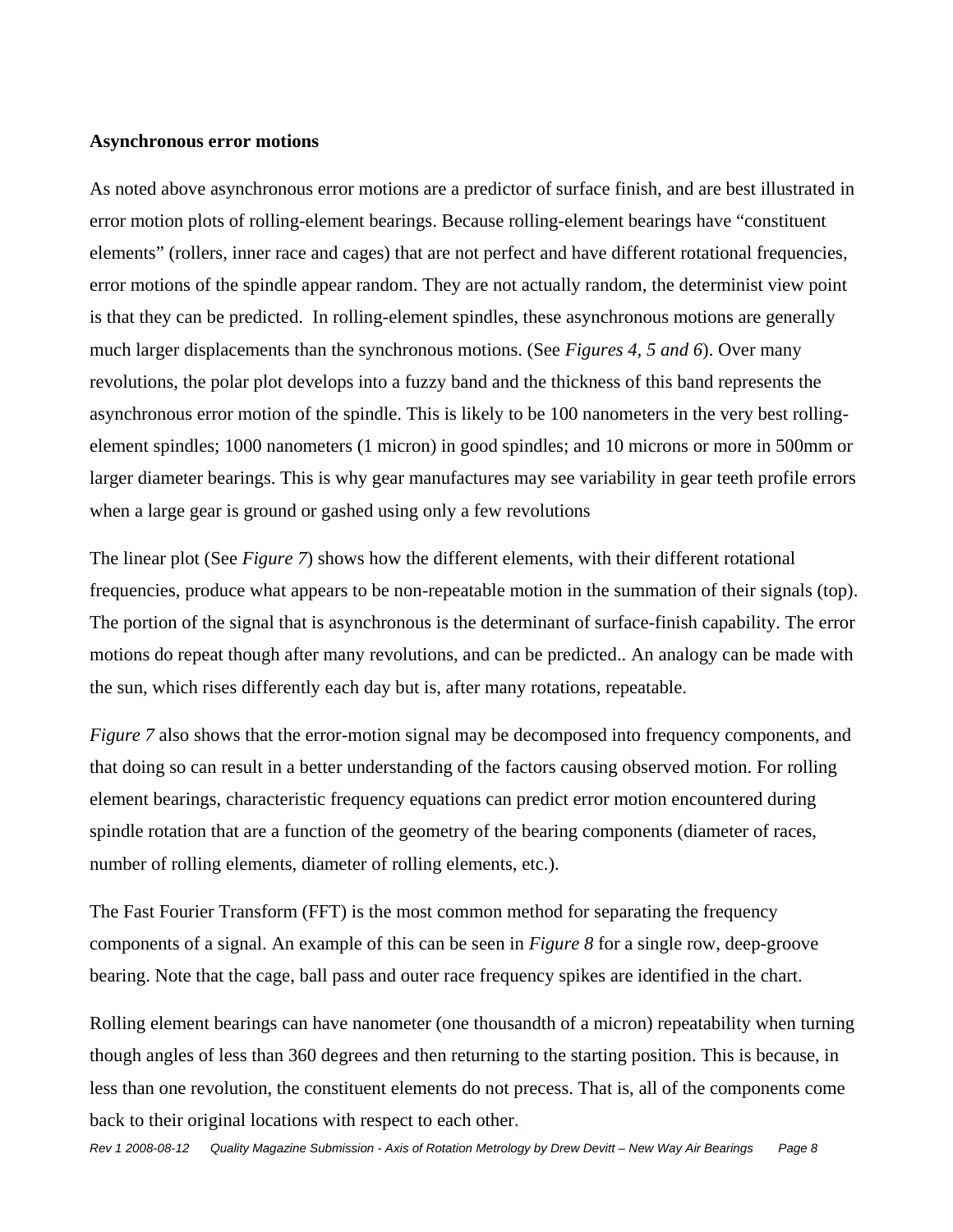If the error motions of the spindle are plotted for 10 revolutions and then reversed, the error motions will retrace exactly, showing that the error motion of the roller-bearing spindle is **deterministic**. So the Gaussian distribution shown in Figure 8 across the asynchronous error band indicating **random** motion is not correct, but is of utility, illustrating at a glance the distribution of the errors in the band.



**Figure 7** The signals above represent isolated frequencies from a single signal. The 1 cycle/rev is fundamental, 5 and 8 cycles/rev are integer multiples and so these are all Synchronous errors. 2.7, 6.5, 9.1 cycles per revolution are not integer multiples and so are Asynchronous errors. The errors, all acting at the same time result in a summation that appears to be random. When the signal is phased to the rotation of the spindle being measured, polar plots as in *Figure 6* may be generated.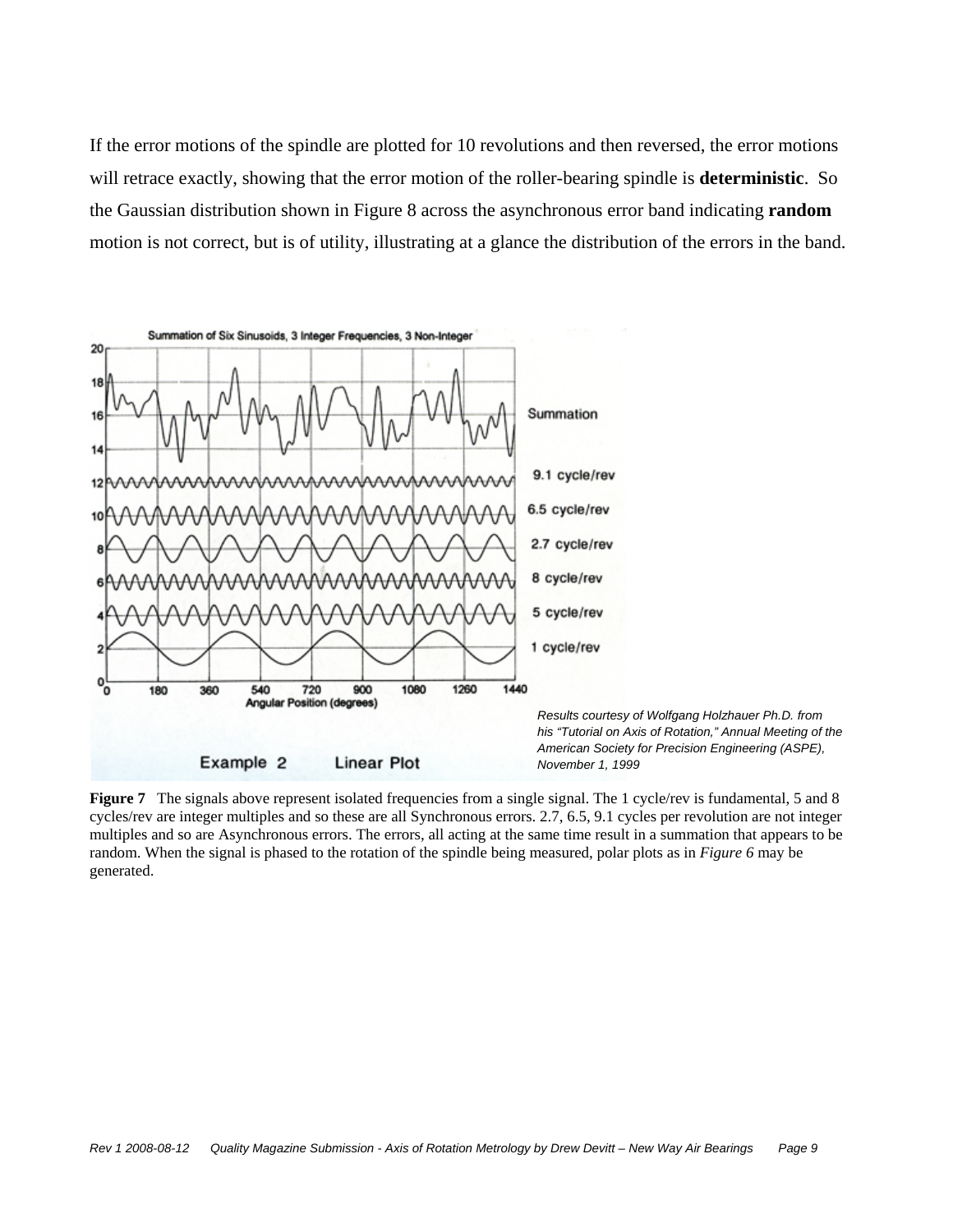

**Figure 8** The above illustrates equations for calculating errors based on the relative size and number of constituent elements. A typical error motion polar plot, top left; and an FFT plot showing frequency spikes of critical elements, top right.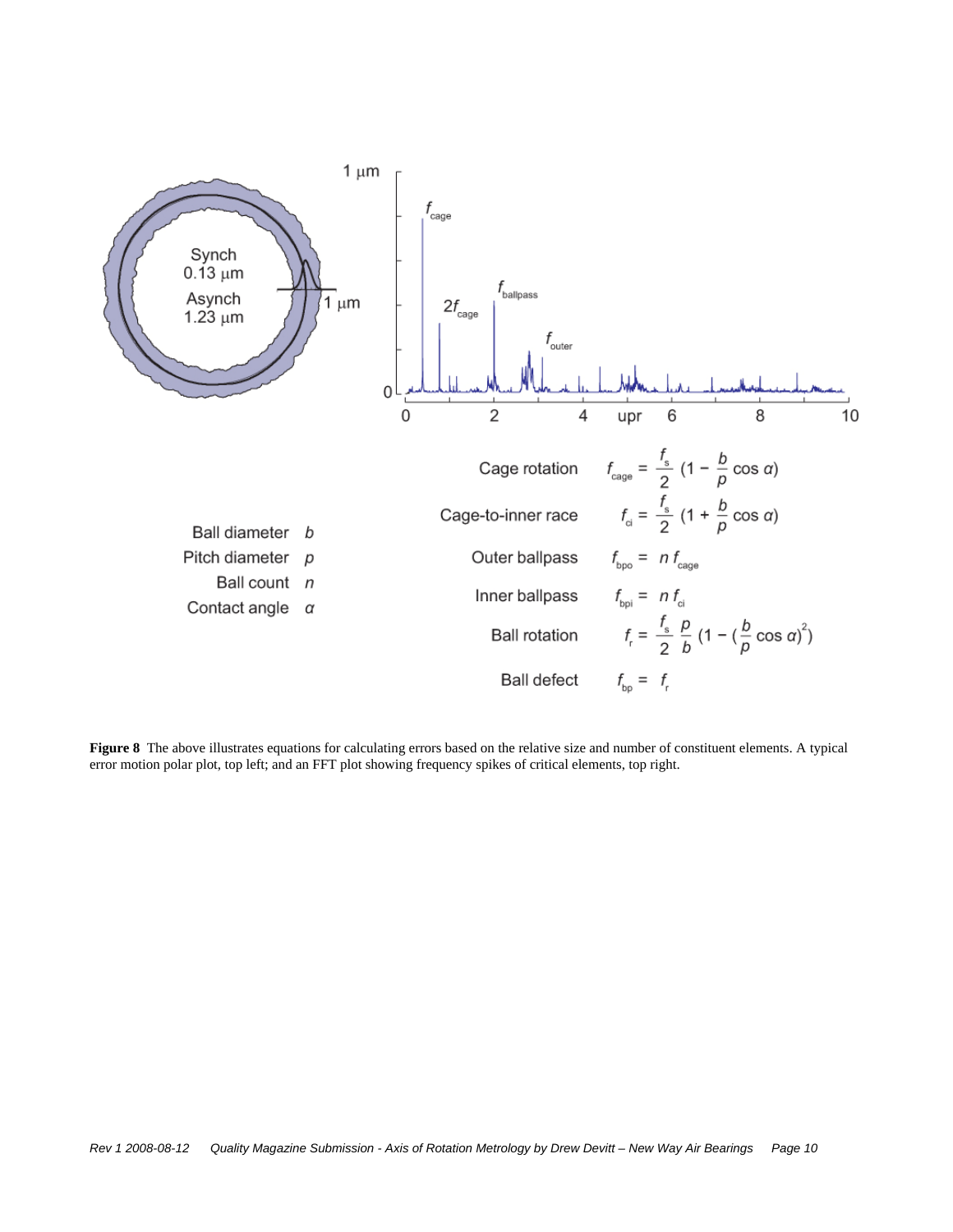#### **Summary**

So what are the important take always for gear manufactures. First off, if you are *m*anufacturing gears, take care that the error motions of your spindles are not limiting the quality of the gears you manufacture. The synchronous error motions of your work-holding spindles will determine the roundness, flatness or global tooth profile of the parts you manufacture. Residual face error motion of work spindles can cause flatness and profile errors too. Surface finish is dependent on the asynchronous error motion of both the work spindle and the grinding wheel spindle. Dramatic surface finish improvements can be made by characterizing and improving spindles using Axis of Rotation Metrology.

Spindle Metrology offers another tool to use to evaluate the vendors of gear manufacturing equipment, this is the main reason the standards exist. It is how the manufactures of metrology equipment qualify their machines, in a continuing search for improvements, applying these standards to manufacturing equipment is the next logical step.

#### **Additional uses for Spindle Metrology Techniques**

Sometimes the sources of variances in gear teeth contact, surface finish or noise levels can be difficult to identify, Axis of Rotation Metrology presents techniques that can be used to understand the system where a gear is operating. For instance these metrology techniques can be used to separate the error components of the bearing supporting a gear; this would be "Bearing Error Motion" in the standard. The shaft or structure supporting the bearing is also likely being influence by forces transmitted though the gear or another nearby load path (this is "Structural Error Motion" in the standards). Basically even a 2 meter diameter slewing ring is an axis of rotation, so the techniques of Axis of Rotation Metrology designed to evaluate spindles may be use to understand the dynamics of gears mounted on even the largest bearings. The techniques are a powerful tool in identifying where the most cost effective improvements can be made.

If you are using oil hydrostatic or air bearing supported work tables your gears may have lower profile errors then the error motions from the rolling bearings they are mounted on in use. Don't let your gear be blamed for noise that relates to a frequency associated with the rolling elements.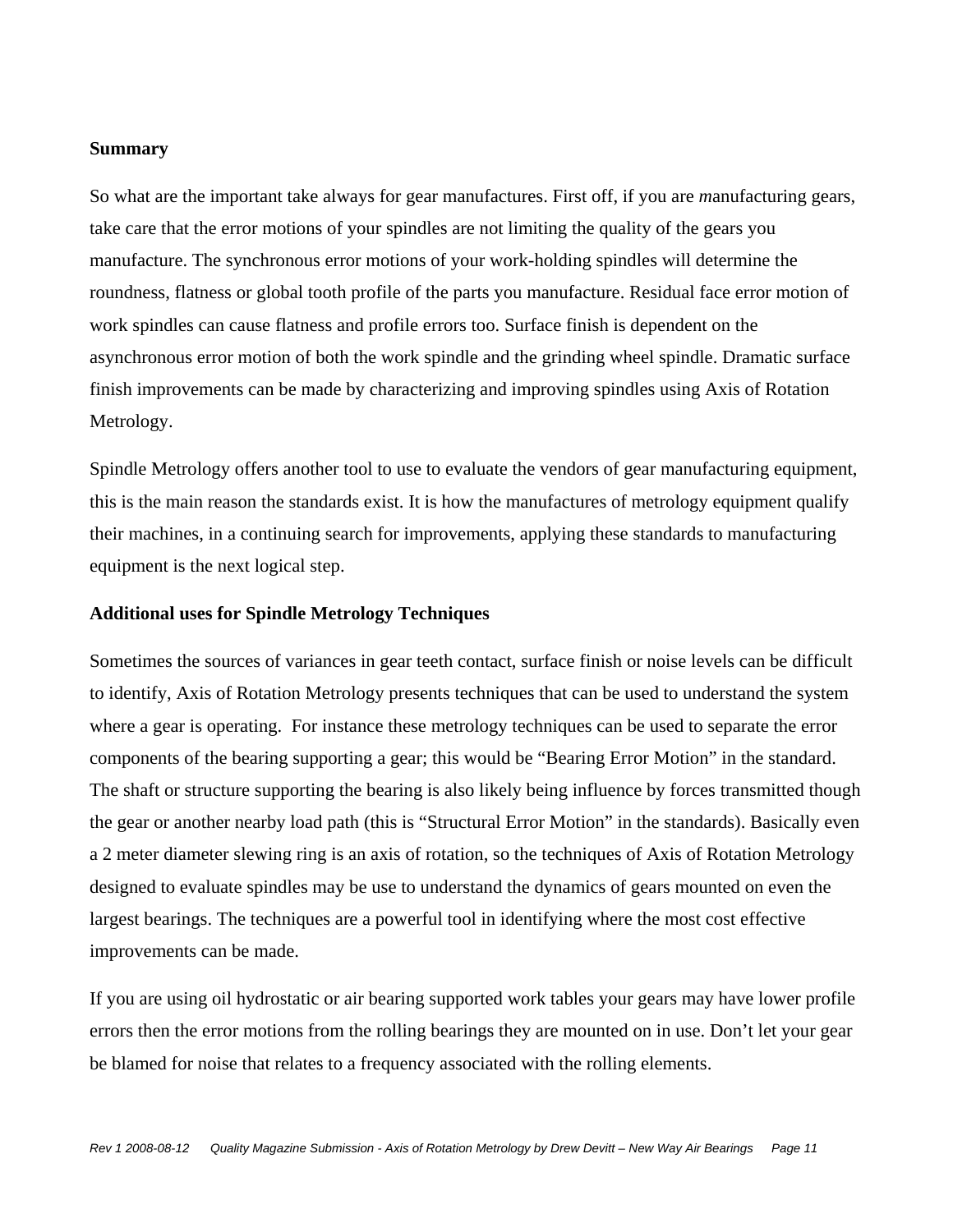#### **Air Bearing Spindles as a Metrology Reference**

Air bearing spindles are an excellent metrology standard, they are the basis of most roundness measuring machines. The large gear industry may do well to consider metrology tools based on air bearing spindles that may be brought to the part rather than taking the parts to a very large and expensive Cartesian metrology machines (conventional CMMs). The design below contemplates a light weight, mobile measuring system that would index to be co-axial automatically to within a few microns of a machine tool work table via a kinematic mount. The measuring machine would then act just like typical CMMs with regard to software and probe systems. The part could be measured as machined and again after the unclamping from the fixture to understand chucking distortions and avoid trips back and forth between the machine tool and the CMM. The measuring machine could be moved from machine tool to machine tool or to a dedicated measuring station. In some cases it could attached directly to the part to be measured. This when manufacturing large round parts this would be a powerful way to increase measuring flexibility, measuring precision and reduce costs at the same time.

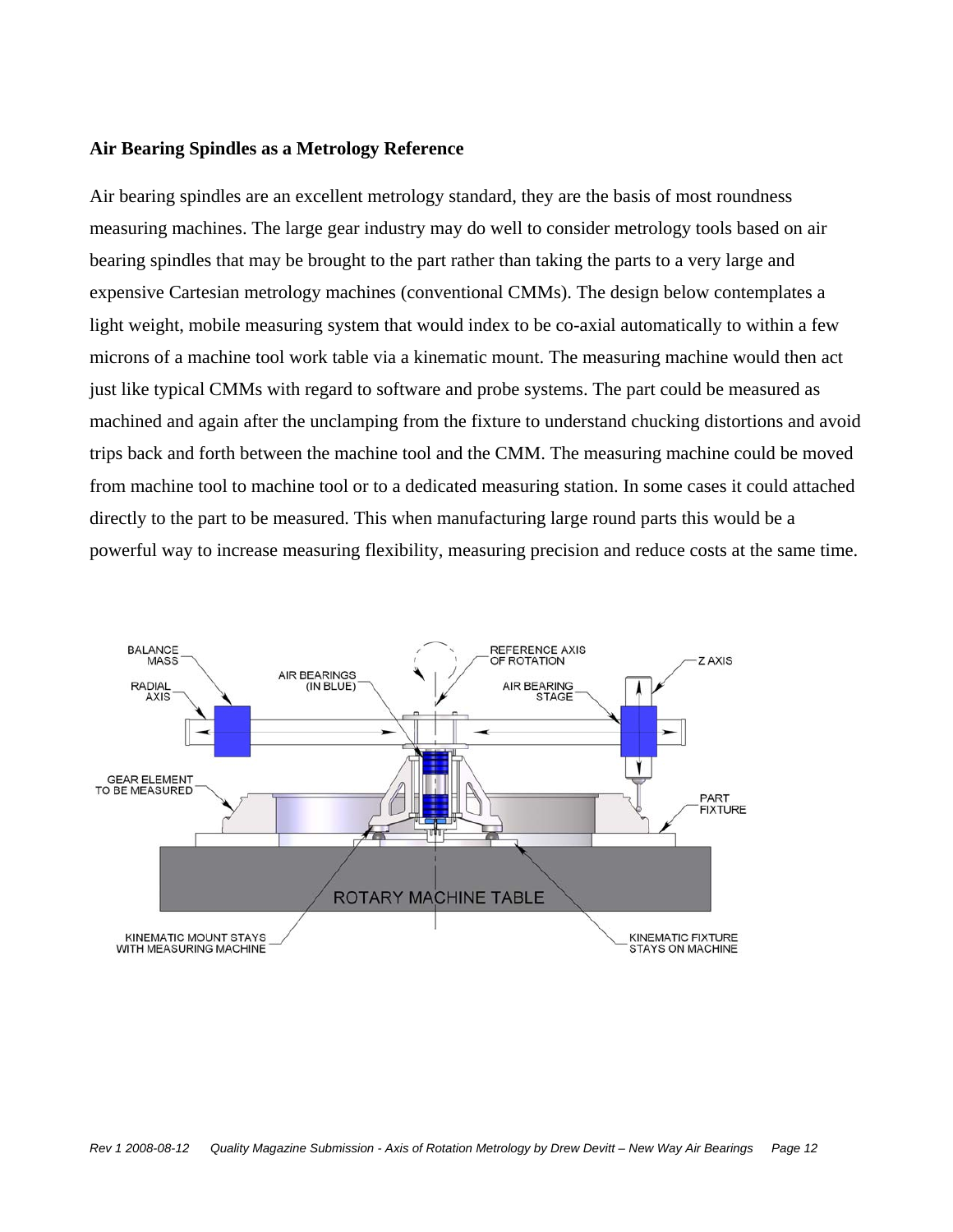*The author, Drew Devitt, is the Founder and Chief Technology Officer for New Way Air Bearings, Aston, PA, USA. ddevitt@newwayairbearings.com He is past president of the American Society for Precision Engineering, and wrote this as a member the Bearings Specialist Association, Education Committee.* 

#### **Bibliography**

**Bryan, Jim.** "Spindle Accuracy," American Machinist, Special Report No. 612, Pages 149-164, December 4, 1967.

**Bryan, Jim.** "Tutorial On Axis of Rotation," Annual Meeting of the ASPE, November 1, 1999.

**Holzhauer, Wolfgang.** "Tutorial On Axis of Rotation," Annual Meeting of the ASPE, November 1, 1999.

**Marsh, Eric R.** Precision Spindle Metrology, DEStech Publications, 2008.

**Moore, Wayne R.** "Foundations of Mechanical Accuracy," The Moore Special Tool Company, 1970.

**Donaldson, R. R**. "A Simple Method for Separating Spindle Error from Test Ball Roundness Error," CIRP annals volume 21/, 1972.

#### **References**

The author would especially like to thank Jim Bryan and Eric Marsh for their effort and input in this work.

#### **Jim Bryan**

Precision Engineering Consultant (and the Father of Axis of Rotation Metrology) Bryan Associates 5196 Golden Road, Suite 3 Pleasanton, CA 94566 USA 925.846.1253 925.989.9252 925.484.5342 jimb123@aol.com

#### **Dr. Eric R. Marsh**

Professor of Mechanical Engineering Machine Dynamics Research Laboratory Penn State University 137 Reber Building University Park, PA 16802 USA 814.865.5242 office emarsh@psu.edu

*-more-*